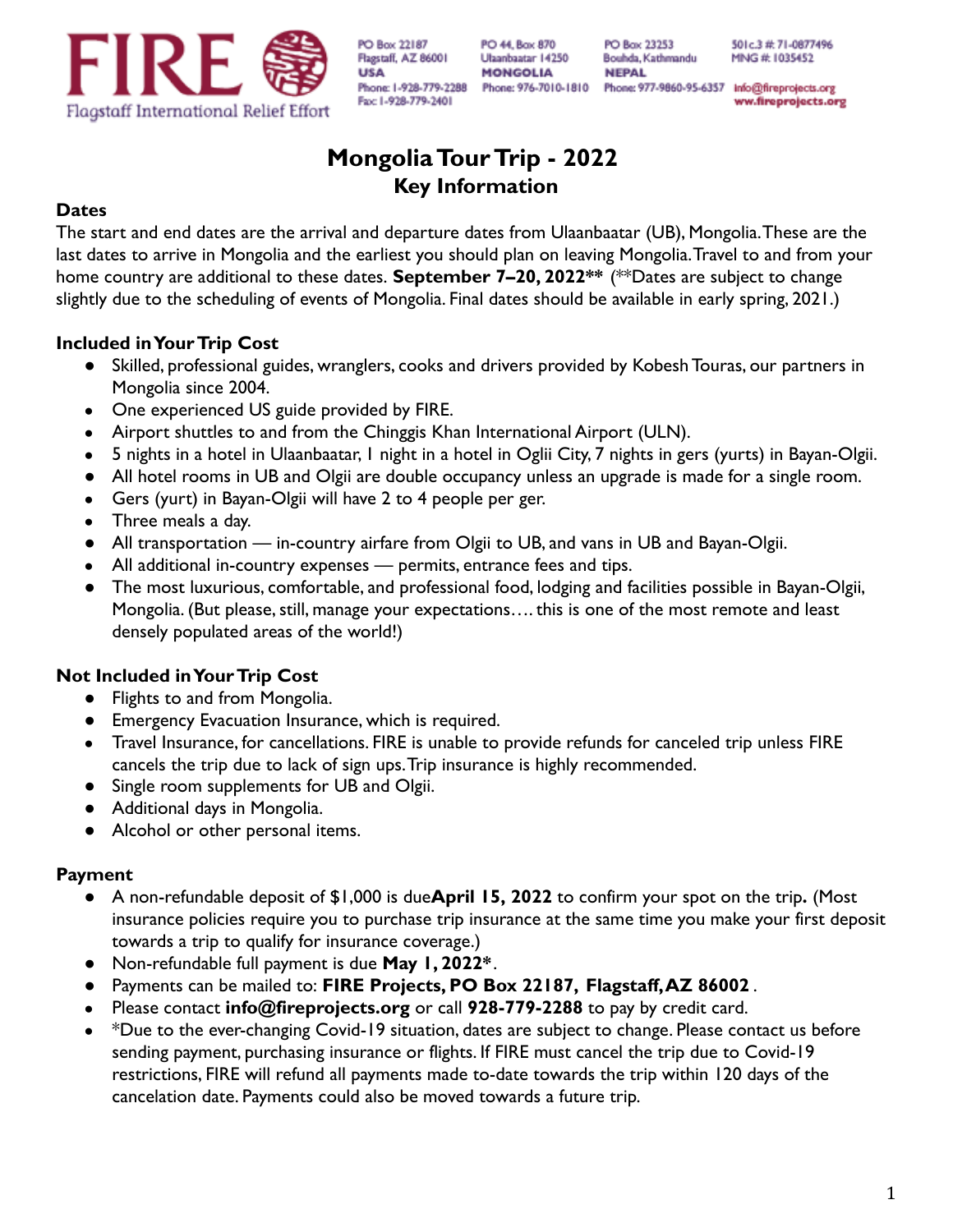

PO 44, Box 870 Ulaanbaatar 14250 **MONGOLIA** 

PO Box 23253 Bouhda, Kathmandu **NEPAL** 

501c.3 # 71-0877496 MNG #: 1035452

Phone: 976-7010-1810 Phone: 977-9860-95-6357 Info@fireprojects.org ww.fireprojects.org

# **Trip Forms**

With your full payment, we require the following documents:

- Copy of passport
- Copy of flight schedule to and from Mongolia
- Copy of emergency evacuation insurance
- **•** Signed [liability release](http://www.fireprojects.org/wp-content/uploads/2017/08/2017-Liability-Release-Langtang-Volunteers.pdf)

#### **Insurance**

Emergency Evacuation Insurance with a limit of at least \$500,000 is required for your own safety and well being.We require a copy of the insurance information before your departure for Mongolia.There are many different companies and plans. Please let us know if you need assistance choosing one.

Travel Insurance is highly recommended to protect you before and during your trip. Insurance can help with reimbursement of non-refundable and unforeseen expenses. Because we start planning and incurring expenses for your trip as soon as we get your deposit we are not able to give refunds if you cancel your trip. For short trips like this, one can often find insurance that combines both Emergency Evacuation and Travel Insurance. Please note, most travel insurance policies require you to purchase the insurance at the same time you make your first payment /deposit on a trip to be eligible for travel protection. Please contact Daniela at Avenues of World Travel in Flagstaff at 800-230-3322. She can help with all your insurance and flight needs.

#### **Single Supplement**

You can stay in a single-room in UB and Olgii for a supplement fee. Please let us know if you are interested in this upgrade.

## **Extended Stays**

If you are considering extending your stay in Mongolia on either end of the trip dates, please make sure you are in UB on the necessary dates. Please notify us of your plans so we can coordinate with any other parties as needed.We can arrange additional nights at the same hotel in UB where we will be staying for your convenience. Please talk to us about options.

## **Flights to Mongolia**

When booking your flights please triple check your arrival and departure dates.Travel in both directions can include multiple calendar days.The easiest cities to fly through on the way to UB are Seoul (ICN) and Hong Kong (HKG).There are also flights through Beijing, Russia and Turkey. Book your flights as early as possible to get the shortest trips, through the easiest ports, at the best prices.

Please do not purchase airfare until the dates and trip is confirmed with the minimum number of participants. You can contact Daniela at Avenues of World Travel in Flagstaff at 800-230-3322 for your flight needs.

## **Itinerary/Schedule**

While we do our best to follow the details of the itinerary, our travel itinerary is subject to changes and delays at any time for reasons out of our control including transportation issues, weather, swollen rivers or other unforeseen and unavoidable circumstances.Whatever happens must be viewed as a part of the experience. The greatest gifts from Mongolia can come from the process of letting go.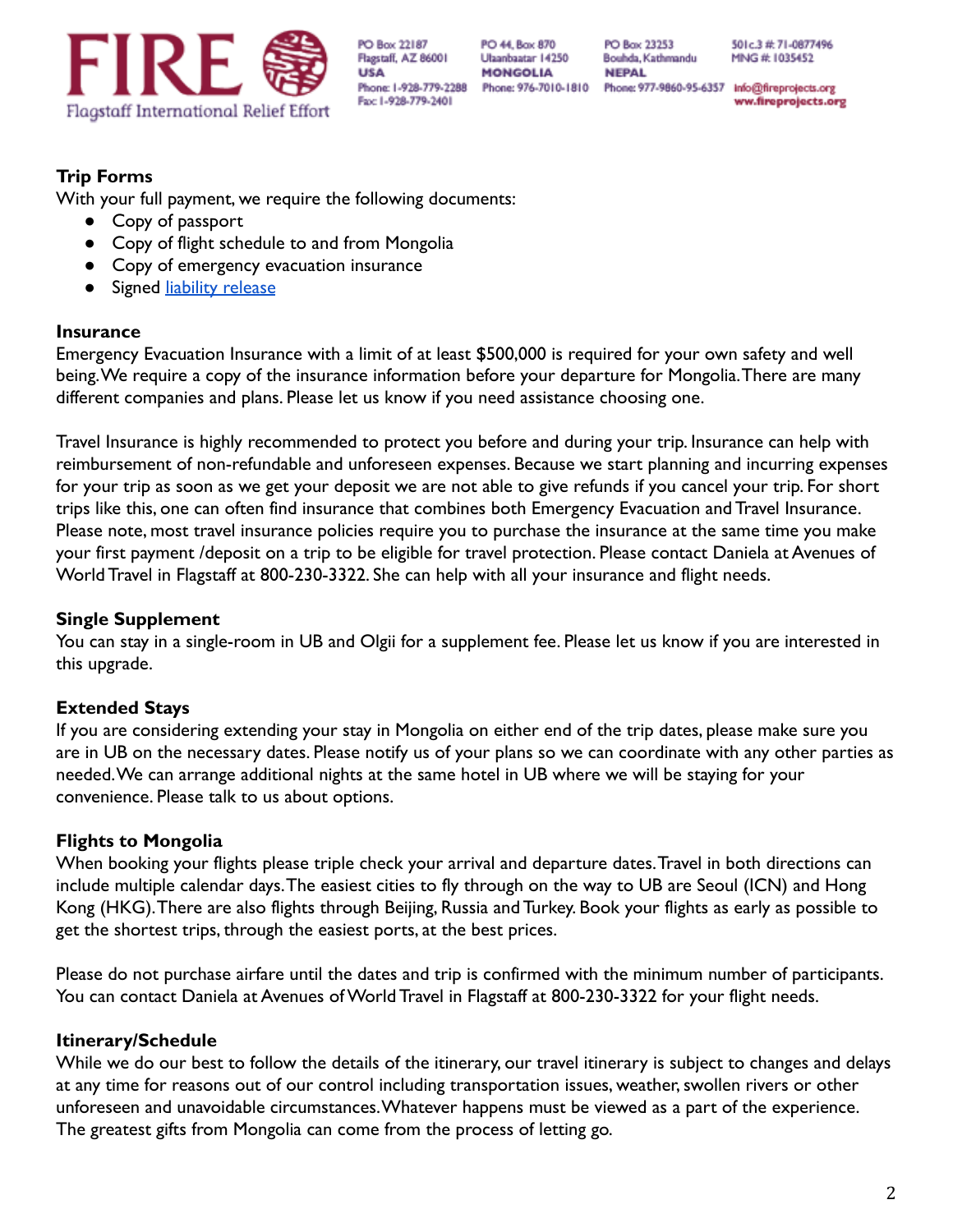

PO 44, Box 870 Ulaanbaatar 14250 **MONGOLIA** 

PO Box 23253 Bouhda, Kathmandu **NEPAL** 

501c.3 # 71-0877496 MNG #: 1035452

Phone: 976-7010-1810 Phone: 977-9860-95-6357 Info@fireprojects.org ww.fireprojects.org

## **Travel Details**

#### **Passport and Visa**

Everyone traveling to Mongolia will need a passport with a minimum of six months validity.American citizens do not need a visa. However,Americans staying more than 30 days, you will need to "register" during their first 7 days in the country. If you are planning on doing this, you will need a passport size photo and to notify FIRE so we can assist you. If you are only staying for the dates of this trip, you will not need to register.

## **Vaccinations**

Mongolia does not have any required vaccinations.Your doctor or medical practitioner may advise the following immunizations: Diphtheria, Hepatitis A, Hepatitis B,TB, Tetanus & Typhoid. Some may also advise to have vaccinations against rabies.

## **Arrival in Mongolia**

When you arrive in UB, to Chinggis Khan International Airport, a FIRE representative holding a sign with your name on it will meet you and you will be transported to our hotel.The drive to the hotel could take 30 minutes to two hours depending on the time of day you arrive.

## **Hotel and Lodging**

In UB you will be staying in shared rooms at the Blue Sky Hotel and Tower [https://hotelbluesky.mn/.](https://hotelbluesky.mn/) This hotel is located in the center of UB, directly across from Sukhbaatar Square and within walking distance to most sites in UB.A single room can be provided for an additional charge.

Upon leaving UB you will be staying in private gers (yurts) in Bayan-Olgii next to the families we are visiting. There will be 2 - 4 people per ger. The final night in Bayan-Olgii will be at Makshum Hotel, Olgii's newest and biggest hotel, with shared rooms.A single room can be provided for an additional charge.

## **Food**

Please let us know if you are a vegetarian, vegan, gluten intolerant or have any other food sensitivities.

In UB, breakfast is a buffet conveniently located inside the hotel.A couple of additional meals in UB will be your choice at one of the other restaurants in the hotel.You can learn more about the restaurants located in Blue Sky Hotel here. <https://hotelbluesky.mn/dining/> The remaining meals in UB will be at different restaurants with a great variety of high quality food, as we travel around the city.

In Bayan-Olgii, our group will have a personal chef(s), kitchen/dining ger for our meals.We will have three meals a day - breakfast, lunch and dinner. Breakfast is western-style with porridge, eggs, bread, sausage, butter, jam, honey and a variety of drinks including hot and cold juice, tea, and french press coffee. Lunch will generally be a pack lunch with dessert. Hot and cold drinks will be available.

Dinner will be three courses with soup, a main dish, and desert. Hot and cold drinks will again be provided. The main dish will sometimes include a salad.This will usually be western style, with an occasional Mongolian dish to mix it up. Snacks and water are available at any time and anywhere as long as our support vehicle is nearby.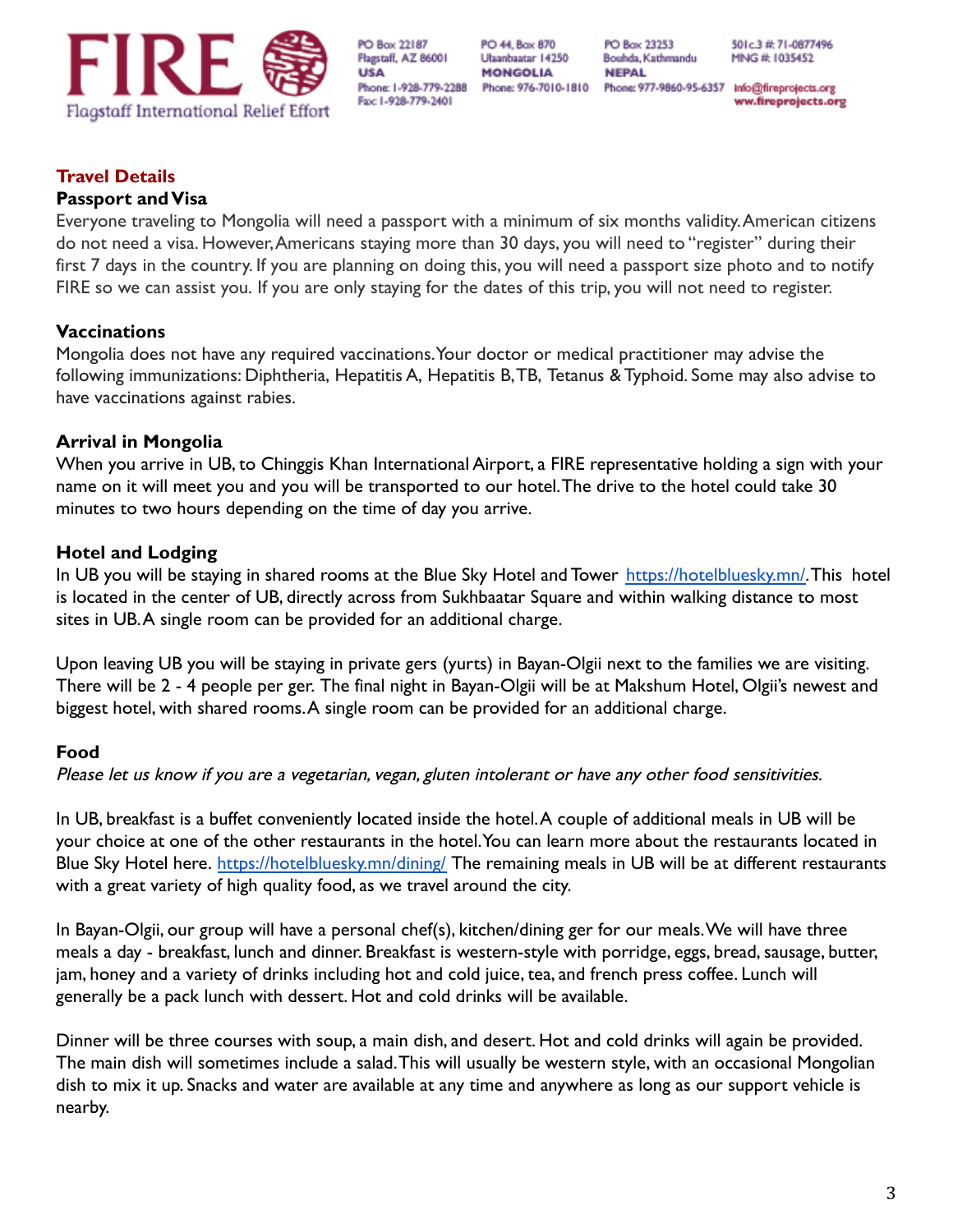

PO 44, Box 870 Ulaanbaatar 14250 **MONGOLIA** 

PO Box 23253

**NEPAL** 

Bouhda, Kathmandu

501c.3 # 71-0877496 MNG #: 1035452

Phone: 976-7010-1810 Phone: 977-9860-95-6357 Info@fireprojects.org ww.fireprojects.org

The final dinner and breakfast in Bayan-Olgii will be at Makshum Hotel in Oglii.

#### **Transportation**

Between UB and Olgii, we will be flying a local airline. Please note,Airlines in Mongolia are well known for last minute schedule changes which are out of our control.

In UB, our vehicles will be large vans. In Bayan-Olgii we will be traveling in Russian Furgons. On days when we will be out all day on horseback, there will be vehicle support within radio distance, ready with snacks, drinks, your day packs, and for any emergency.

## **Luggage**

Any kind of luggage is manageable from backpacks to roller suitcase. Most international flights originating in the US will allow for at least 2, 50-pound bags.Air travel in Mongolia has a baggage limit of 22 pounds (10 kg). Each additional 2.2 pound (1 kg) will cost roughly  $$1.20$ . (1 kilogram = 3,000 MNT).

## **Toilets, Showers and Laundry**

Of course, you will have a nice and comfortable bathroom in your hotel room in UB.Around UB you will also have mostly comfortable toilet facilities.Toilet paper can be difficult to find in the "off the beaten path" sites we might visit, even in UB.

Once in the countryside you need to be comfortable not using a western-style toilet on occasion. It is recommended that you carry travel size tissue or wet wipes with you. In Bayan-Olgii, each campsite will have at least one toilet tent with a western style sitting toilet and at least one shower tent. If there are more than 8 people we will add a second toilet tent and shower tent.

Laundry can be given to the hotel in UB, but the timing after your return from Bayan-Oglii may not work out, unless you are staying additional days in Mongolia.

## **Electronics**

In UB and Olgii you will be able to charge your electronics in the hotel. Mongolians use two different types of plug sockets (E and C).

In Bayan-Oglii, there will be a generator set up every night so you can charge your electronic gear as needed. This will only run for a short time each night, as needed. So please come prepared with an ample supply of batteries and back-up battery chargers and solar chargers. Some examples....

- [4 port USB travel charger](https://www.amazon.com/iKits-Certified-International-Technology-universal/dp/B019ES6OJE/ref=as_li_ss_tl?s=wireless&ie=UTF8&qid=1521403113&sr=1-3&keywords=iKits+4-Port+USB+Wall+Charger&linkCode=ll1&tag=wikiconnections-20&linkId=54dd96e809d3f9da39e13e2b46cfa0eb)
- **[Solar Charger](https://smile.amazon.com/gp/product/B01EXWCPLC/ref=ppx_yo_dt_b_search_asin_title?ie=UTF8&psc=1)**
- **[Battery Pack](https://smile.amazon.com/gp/product/B012NIQG5E/ref=ppx_yo_dt_b_search_asin_title?ie=UTF8&th=1)**

## **Phone Calls / Email / WiFi**

Contact your wireless service provider for information on using your cell phone coverage outside your home country.